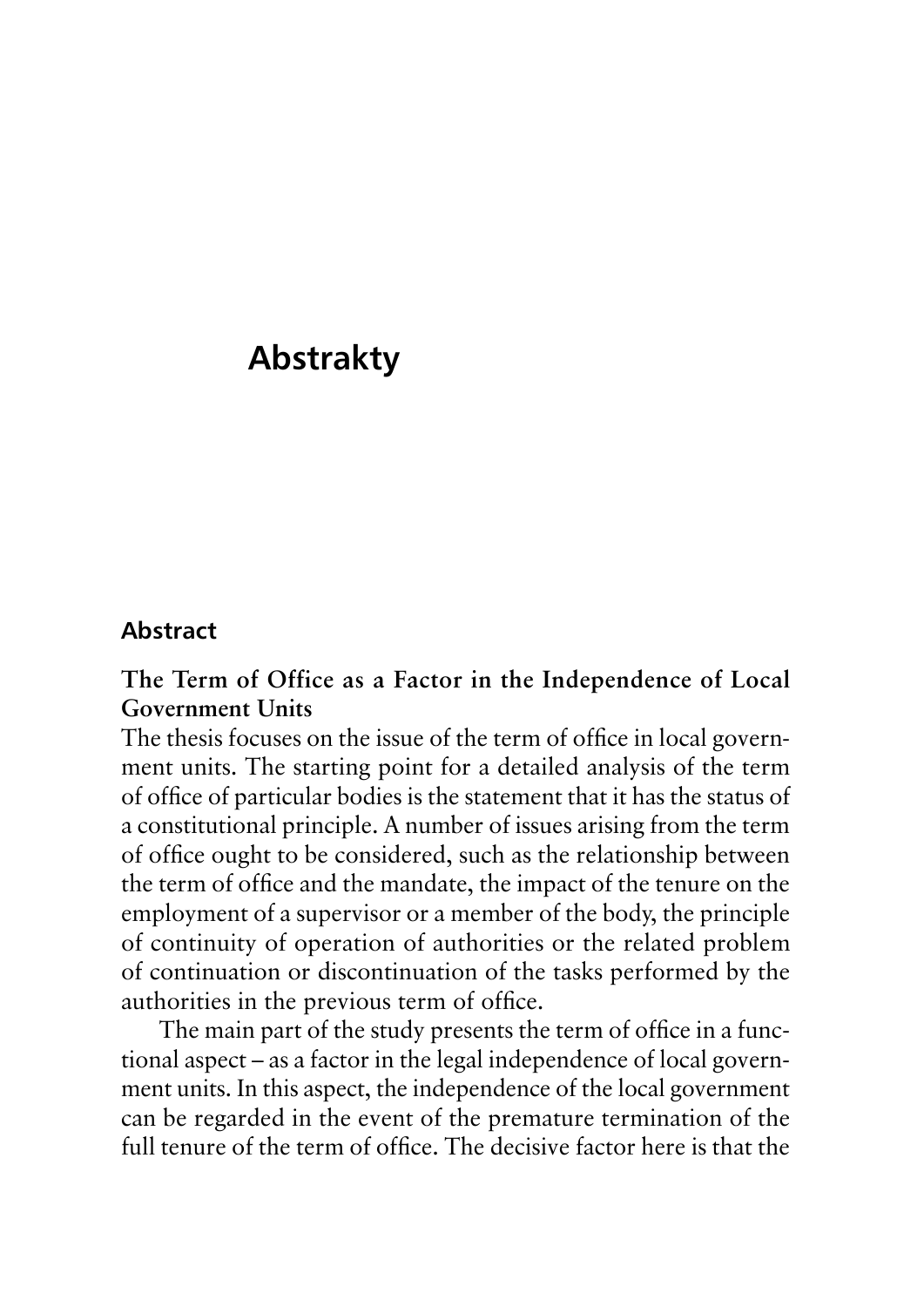term of office can be reduced solely in exceptional cases. The recall or the dissolution of the body may occur as a result of mechanisms of local democracy carried out within the territorial community. It may also be a consequence of a supervisory interference by entities that are outside local self-governing structures.

#### **Zusammenfassung**

## **Die Amtszeit als ein Faktor für die Unabhängigkeit der kommunalen Selbstverwaltung**

Diese Dissertation befasst sich mit der Frage der Amtszeit in der kommunalen Selbstverwaltung. Ausgangspunkt für eine eingehende Analyse der Amtszeit einzelner Organe ist die Feststellung, dass sie den Status eines Verfassungsgrundsatzes hat. Es sind weiterhin eine Reihe von Fragen zu klären, die sich aus der Amtszeit ergeben, beispielsweise das Verhältnis zwischen Amtszeit und Mandat und die Auswirkungen der Amtszeit auf die Beschäftigung eines Vorgesetzten oder eines Mitglieds des Gremiums. Darüber hinaus das Prinzip der Dauerhaftigkeit der Tätigkeit der Behörden oder das damit verbundene Problem der Kontinuität beziehungsweise Diskontinuität der Aufgaben, die die Behörden in der vorherigen Amtszeit wahrgenommen haben.

Der Hauptteil der Studie stellt die Amtszeit in einem funktionalen Aspekt dar – als einen Faktor für die rechtliche Unabhängigkeit der kommunalen Selbstverwaltung. In diesem Zusammenhang wird die Unabhängigkeit der kommunalen Selbstverwaltung im Falle einer vorzeitigen Beendigung der Tätigkeit betrachtet. Entscheidend hierfür ist, dass die Amtszeit nur in Ausnahmefällen zu verkürzen ist. Die Amtsenthebung oder die Auflösung des Organs kann auf Mechanismen der lokalen Demokratie zurückzuführen sein, die innerhalb der Gebietskörperschaft durchgeführt werden, oder gegebenenfalls auf eine aufsichtsrechtliche Eingriffe von Behörden, die sich außerhalb der kommunalen Selbstverwaltungsstrukturen befinden.